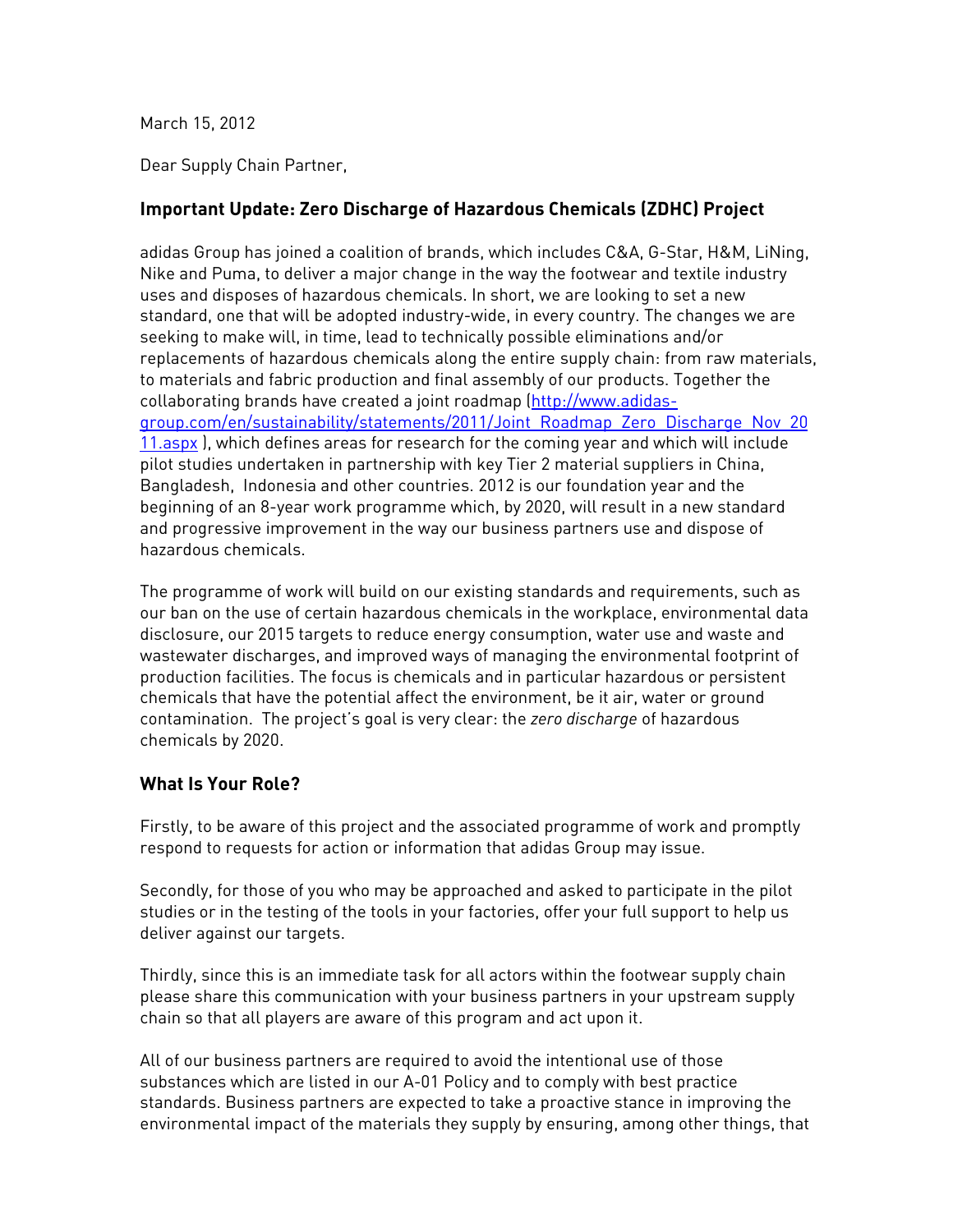materials and components supplied are non-toxic in use and disposal and using them in manufacturing products does not involve toxic releases or damage to ecosystems.

Where banned chemicals are currently in use, these must be eliminated and replaced with non-hazardous chemicals.

Over the course of this year we will arrange for supplier briefings and training, and you are required to send along only those staff members who are qualified to act on the information and updates we will share, to better manage and eliminate the use of hazardous chemicals in your production processes. We will also provide regular updates on our programme progress and from time-to-time also issue letters, such as the one you are now reading, which will define specific requests and actions that need to be taken in support of our programme of work. In the next section, we have outlined the first request for your action.

At the end of each year we will be publishing our findings and conducting a consultation exercise to obtain industry, government and civil society feedback on the project. We would welcome your input and views at every stage in the development of our project. If you have concerns or questions please let us know.

### **Request for action on APEO/NPE-free preparations**

In launching the Zero Discharge project, one of our first actions is to address the discharge of alkylphenol ethoxylates (APE or APEO) from our industry.

APEOs are a class of chemical substances and include nonylphenol ethoxylates (NPE or NPEOs) and octylphenol ethoxylates (OPE or OPEOs). APEOs are non-ionic surfactants commonly used as ingredients in chemical preparations such as detergents, degreasers, scouring agents, wetting agents dyes, printing pastes, and spinning oils.

#### *How can you help move us towards zero discharge of APEOs?*

<u>.</u>

- 1. Be aware that we informed all shoe factories as well as all material suppliers.
- 2. If you are using chemical formulations ask suppliers if the chemical preparations you currently use for apparel or footwear production or general cleaning are APEO- ${\sf free}^1$ .
- 3. If you are using chemical preparations that are not APEO-free, look for APEO-free alternatives. Regardless of the certifications, ask your chemical supplier to confirm that ALL products are APEO-free.

Please refer to the table below for a summary of the actions which need to be taken by adidas, our Tier 1 supplier and Tier 2 material suppliers.

 $<sup>1</sup>$  Information on Material Safety Data Sheets (MSDS's) may not be sufficient to ensure that preparations are</sup> APEO free and you should ask your chemical supplier for written confirmation that APEOs are not present. Many reputable chemical suppliers will also provide, on request, certification that chemical formulations and products are APEO free.